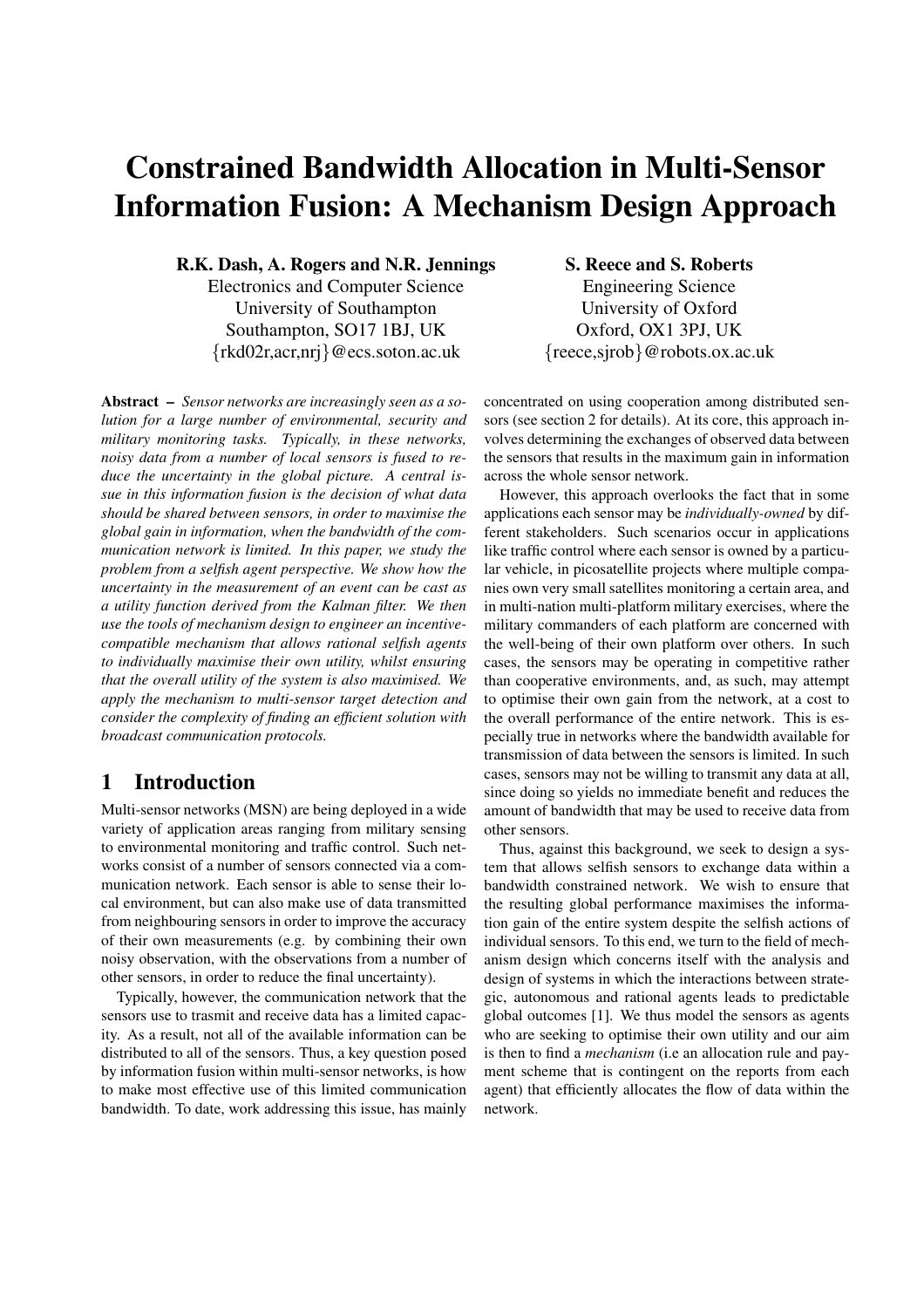We approach the problem by first describing a typical scenario, based on target detection, where information fusion needs to be carried out in a multi-sensor network. We then formulate a valuation function that characterises the value that an agent places on a particular piece of data originating from other agents. We then seek a mechanism that uses this valuation function to determine the optimal allocation of bandwidth within the network. Classically, within multi-agent systems, Vickrey-Clarke-Groves (VCG) mechanisms have been used to perform efficient resource allocation when agents have private independent valuations. However, the valuation function that we derive results in interdependent valuations since knowledge about a particular measurements precision affects the value that another agent places on it, but this knowledge is only privy to the agent having carried out the measurement. Thus, these mechanisms cannot be applied in a straightforward manner, and in tackling this problem, we advance the state of the art in the following ways:

- 1. We formulate a novel valuation function based around the information form of the Kalman filter [2] since this is the simplest and most elegant way of fusing different measurements of the same observation. This function equates the valuation to the expected gain in information when data from a number of sources is fused.
- 2. We extend the Generalised VCG mechanism developed in [3] to deal with the interdependent valuations of data found in our scenario and captured by our valuation function. We prove that this mechanism is *incentive-compatible* (i.e. it incentivises agents to truthfully reveal their signals) and thus achieves efficiency. Furthermore, we prove that the mechanism is *individually rational* (i.e. agents in the system derive a positive utility) and thus selfish agents will rather join the mechanism than opt out of it.
- 3. We show that the complexity of calculating the efficient allocation is dependent on the network topology and communication protocol. Specifically, in the case of a broadcast communication protocol we show that the calculation can be solved exactly in polynomial time.

The rest of the paper is organised as follows. Section 2 describes related research that has been carried out in this field. In section 3 we describe a motivating problem scenario that captures the essential features of information fusion in multi-sensor networks and we develop a valuation function for agents in this scenario. In section 4 we use the tools of mechanism design to engineer a system that takes into consideration selfish agents having interdependent valuations. We should note here that this mechanism is not specific to our problem scenario but can deal with *any* problem scenario where the agents have interdependent valuations. In section 5 we prove that the mechanism developed is efficient, incentive-compatible and individually rational. We also discuss the complexity of calculating the efficient allocation under an example communication protocol. We conclude and discuss future work in section 6.

# **2 Related Work**

Our work in this paper draws on two strands of research: information fusion in multi-sensor networks and mechanism design under interdependent valuations.

Traditionally, work addressing information fusion in multi-sensor networks has focused on using cooperative agents to achieve good system-wide performance [4, 5, 6]. In these cases, the agents are assumed to truthfully communicate whatever information they have gathered to other agents in the system. Competitive agents have been considered in the context of multi-sensor networks but this work has typically focused on methods to control some global resource, such as minimising the power consumption within the network [7, 8]. To date, therefore, the problem of maximising the overall information gain in a network of selfish sensors, where there are bandwidth constraints, has received little attention.

In order to address this problem a measure of information must be defined. These measures are often represented as a 'distance' and a number are commonly used in information fusion [9]. For instance, the Kullback-Liebler distance measures the impact of communicated data on both the precision and the mean of the prior probability density function. The Mahalanobis distance measures the impact that communicated data may have relative to the uncertainty in the prior. However both are functions of the data and the data has to be communicated to the agent before it can calculate the impact it will have on its own information. In contrast, for our mechanism to work, the agents must be able to value the data prior to its actual transmission. We thus adopt another common measure of uncertainty, namely the precision (or inverse covariance) of the data and derive a valuation function based on this measure [2].

This valuation function necessarily results in interdependent valuations and the work on mechanism design presented here draws on research in interdependent value auctions. In this area, Krishna [3] has considered efficient allocations for single items with single-dimensional signals. An alternative approach has been proposed by Dasgupta and Maskin who have also considered the case of two items, again with single-dimensional signals [10]. Our scenario is equivalent to an auction with multiple items with singledimensional signals. Thus we adopt the approach of Krishna (due to the less stringent information requirements imposed on the agents and the more straightforward bidding protocol) and we extend it to cover this new case.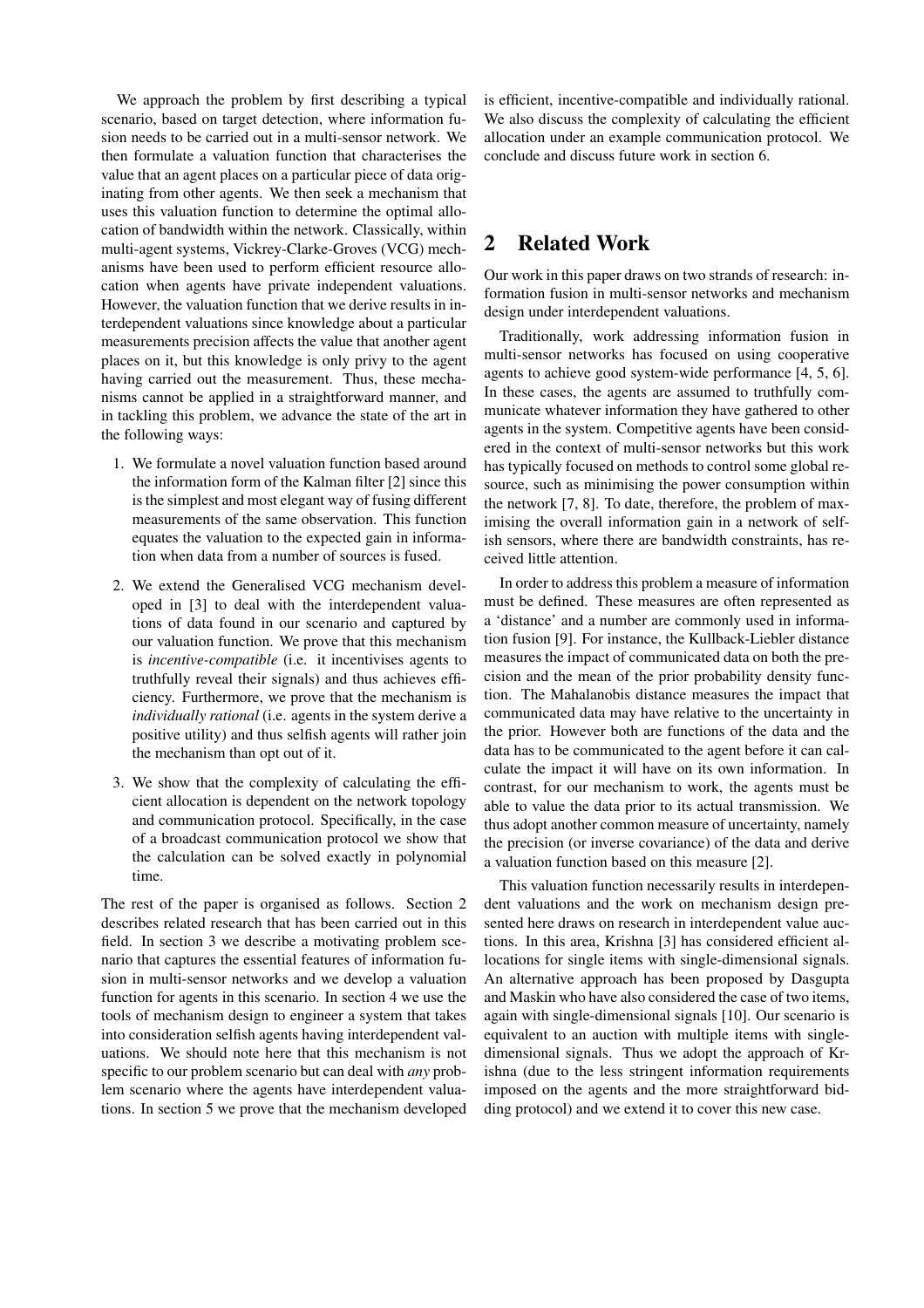

Figure 1: A sample scenario of a multi-sensor network.

## **3 Target Detection Scenario**

In this section, we first describe our exemplar target detection scenario. We identify the important features of this scenario that we then formalise as a multi-agent system problem. We then develop the valuation function based around the information form of the Kalman filter.

### **3.1 Problem Description**

We consider a scenario where a number of sensors are tasked with detecting targets. The sensors each have a partial and inaccurate view of the world and need to communicate with each other in order to increase this accuracy. The 'view of the world' in this case is a view of the target passing in the region that the sensors are monitoring. The communication network that the sensors use is constrained by a limited bandwidth. Therefore there is a need to globally decide on how to optimally allocate this bandwidth in order to best satisfy the sensors' overall goal of forming an accurate view of the world.

In more detail, each sensor has two regions which they consider. There is a region of observation (ROO) which is the region where they can observe targets and a region of interest (ROI) which they wish to monitor. Figure 1 depicts a typical instance of a scenario where the ROI of sensor 1 is shown and there is a target within this ROI. We can observe that agent 1 can already know about this event in its ROI since this overlaps (as it usually does) with its ROO. However, due to noise inherent in the measurement process, agent 1 will have some uncertainty in its observation (e.g. the position, type or speed of the target may be described by a probability distribution rather than an absolute value). Agent 1 can however decrease this uncertainty by gaining data about the target from other agents, namely agents 3 and 5 (which also have the target in their ROO). However, if agent 1 can only receive data from one of these two agents due to bandwidth limitations, it will then have to decide as to which agent to gain the data from. This decision making process is further complicated if the other agents also have to make similar decisions. Thus different flows of data (i.e. descriptions of which sensors will transmit data and along which path this data will flow) will yield different results in terms of the total reduction of the uncertainty (or the equivalent increase of information). Given this, the high level representation of our problem is then *to allocate the flow of data within the bandwidth constraints imposed by the communication network so as to optimise the overall gain in information each sensor has about its ROI*.

We tackle this problem by first modelling it as a multiagent system. Each sensor is then viewed as an agent  $i$ , within a set of agents  $\mathcal{I}$ , which has data  $\inf_i$  and a function  $x_i(inf_i)$  that characterises how accurate this data is. The data has a size and thus a bandwidth requirement of  $bw_i$ . We initially consider the simplest communication protocol that exhibits a bandwidth constraint, and thus, we assume a broadcast protocol whereby any sensor can simultaneously transmit to all other sensors. The total bandwidth available for the transmission of the data is such that only a subset of the sensors can actually transmit their data.

In order to characterise this problem we first need to make a few assumptions about this scenario:

- The time taken in calculating the allocation of data and in communicating between agents is small compared to the time taken for another target to appear. This allows us time frames where the mechanism can be implemented.
- The agents have perfect and common knowledge about the sensor-network topology and their neighbours. This removes the problem of neighbour discovery in communication systems.

These assumptions thus permit us to concentrate solely on the issue of allocating the flow of data under the bandwidth constraints. We now need a way for each agent to value the data received from different agents based around the measure of data accuracy,  $x_i$ .

#### **3.2 Valuation Function**

We now develop our valuation function based on the information form of the Kalman filter. Now, in the standard Kalman filter, observations are of the form  $z(t)$  =  $H(t)y(t) + n(t)$  where  $y(t)$  is the state of the system at time t,  $H(t)$  is the linear observation model and  $n(t)$  is a zero mean random variable drawn from a normal distribution with variance  $R$ . The covariance update component,  $P^{-1}(t | t)$ , of the information form of the Kalman filter for N observations is:

$$
P^{-1}(t \mid t) = P^{-1}(t \mid t-1) + \sum_{j=1}^{N} H^{T}(j)R^{-1}(j)H(j) \tag{1}
$$

The summation in the above expression represents the decrease in covariance and thus the gain in information at time  $t$  when all the  $N$  observations are fused. In the case of our problem the value of receiving data from another agent can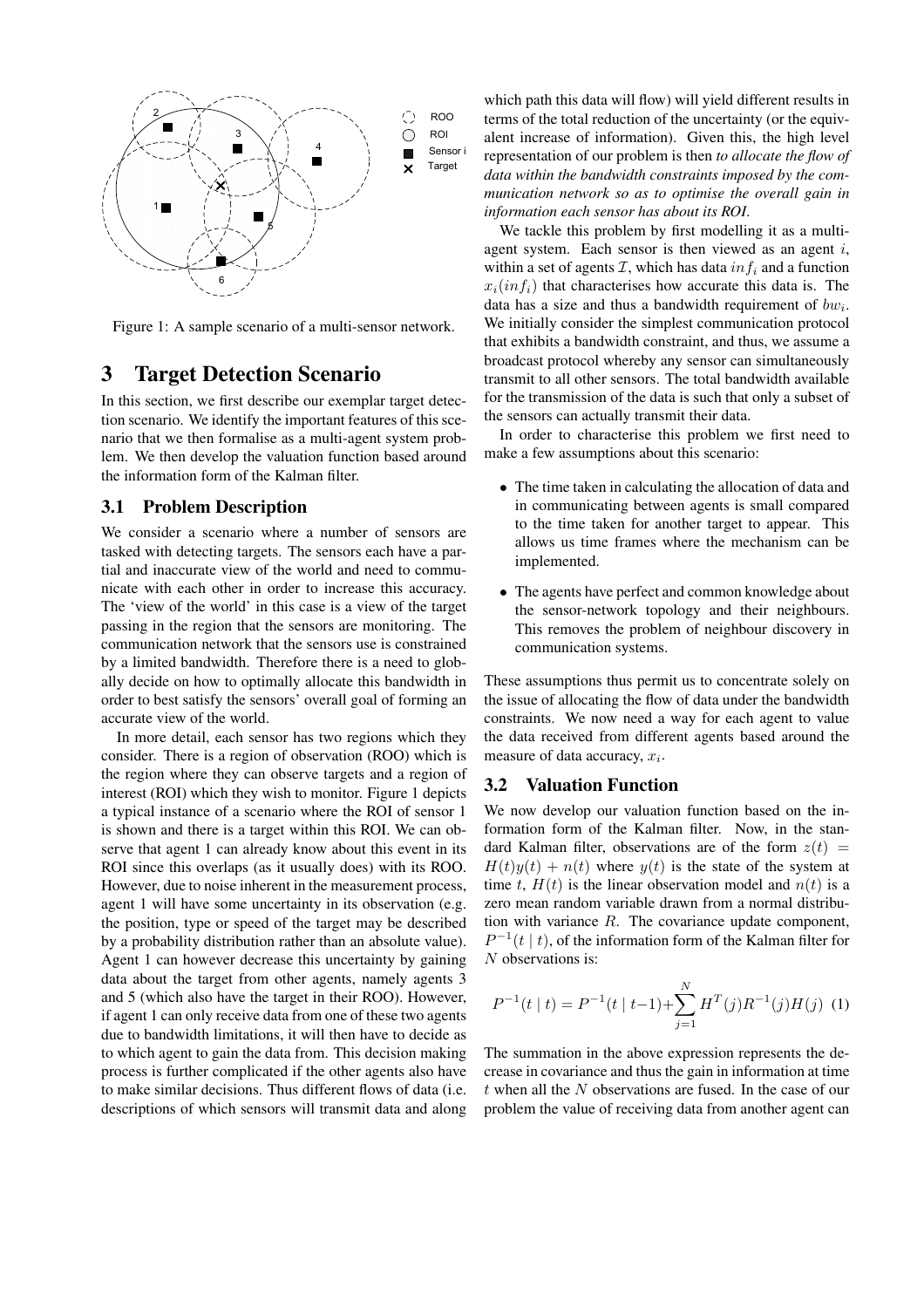thus be represented by the gain in information this observation engenders.

In order to achieve an efficient allocation, this gain in information must be calculated from the measure of the data accuracy prior to actually fusing it. Thus, we can represent the measure of accuracy of a data,  $x_j$ , as its covariance which is calculated from the covariance of its observation,  $R(i)$ :

$$
x_j = H^T(j)R^{-1}(j)H(j)
$$
 (2)

Thus the gain in information of agent  $i$ , when all relevant data is transmitted to it and is fused, can be expressed as a sum of this measure of accuracy provided by each of the other agents:

$$
v_i(\mathbf{x}) = x_i + \sum_{j \in -i} x_j \tag{3}
$$

where  $-i = \mathcal{I} \setminus i$ .

Equations 2 and 3 thus cast our valuation function in the Kalman filter form. However, we need to modify this so as to incorporate the characteristics of our scenario. This is because all observations may not fall in an agent's ROI and furthermore an agent may not be able to receive all the data as a result of the bandwidth constraints of the communication network. Defining  $\alpha_{ij}$  as the probability that the data observed by agent  $j$  is relevant to agent  $i$  and a vector **f** as describing the flow of data in the network, then the expected valuation is :

$$
\overline{v_i}(\mathbf{x}, f) = x_i + \sum_{j \in -i} f_{ij} \alpha_{ij} x_j \tag{4}
$$

By slight abuse of notation, we shall hereafter refer to the expected valuation  $\overline{v_i}$ (.) as  $v(.)$ .

From the valuation function, we can observe that the valuation of an agent i depends on  $x_j$ , which are signals measured by other agents. This puts us firmly in the realm of interdependent valuations. As a result, there are two conditions which are necessary in order to achieve an efficient allocation when considering selfish agents [11, 10]. Firstly:

$$
\frac{\partial v_i(f, \mathbf{x})}{\partial x_j} = 0 \ \forall i, j \in \mathcal{I}
$$
 (5)

and secondly:

$$
\frac{\partial v_i(f, \mathbf{x})}{\partial x_i} > \frac{\partial v_j(f, \mathbf{x})}{\partial x_i} \quad \forall i, j \in \mathcal{I}, i \neq j \tag{6}
$$

The first condition is automatically satisfied in our case since new data cannot decrease information. In the case of the second condition, it implies that we need to restrict an agent's ROI to its ROO. Otherwise, there may be an event outside its ROO which falls in its ROI such that data from another agent has a greater effect on its utility that its own data. This condition is necessary because otherwise selfish agents may profitably lie about their observed data and derive positive utility from it. Furthermore, the overlap between the agent's ROO's must be such that this condition is satisfied (i.e.  $\sum_{j \in -i} \alpha_{ij} < 1$ ). This means that the ROO of any agent can not be entirely overlanned by the ROO of of any agent can not be entirely overlapped by the ROO of other agents (i.e. no agent is redundant).

## **4 The Mechanism**

As we have seen in section 3.2, the agents' utilities are interdependent, but, nevertheless, they can still be used to develop an efficient auction since they satisfy the conditions of equations 5 and 6. Furthermore, the agents only provide a single-dimensional measure,  $x_i$ , for the information they have and thus the impossibility result in [12] does not apply. Given this, we now detail a mechanism that is incentive-compatible, efficient and individually-rational for the case of multiple goods with single dimensional signals. Our mechanism proceeds as follows:

- 1. Each agent  $i$  transmits to the centre its valuation function  $v_i(f, \mathbf{x})$  for all the possible allocations of the information flow  $f \in \mathcal{F}$  where  $\mathcal{F}$  is the set of all feasible flows.
- 2. Each agent i also transmits its observed signal  $\hat{x}_i$ . <sup>1</sup>
- 3. The centre then computes the optimal allocation  $f_0^*$ which is calculated as:

$$
f_0^* = \arg \max_{f \in \mathcal{F}} \left( \sum_{i \in \mathcal{I}} v_i(f, \widehat{\mathbf{x}}) \right) \tag{7}
$$

4. The centre also calculates the payment  $r_i$  made by each agent  $i$ . To do this, the centre first finds the  $m$ next best allocations as the signal  $x_i$  is decreased until the presence of  $i$  makes no difference to the allocations. That is, find allocations  $f_1^* \dots f_m^*$  and the signal values  $z_i^l$  such that:

$$
z_i^l = \inf \Big\{ y_i : \sum_{i \in \mathcal{I}} v_i(f_l^*, y_i, \mathbf{x}_{-i})
$$
  
= 
$$
\sum_{i \in \mathcal{I}} v_i(f_{l+1}^*, y_i, \mathbf{x}_{-i}) \Big\}
$$
(8)

(where each allocation  $f_l^*$  is different) until

$$
z_i^m = \inf \Big\{ y_i : \sum_{i \in \mathcal{I}} v_i(f_{m-1}^*, y_i, \mathbf{x}_{-i})
$$
  
= 
$$
\sum_{i \in \mathcal{I}} v_i(f_m^*, y_i, \mathbf{x}_{-i}) \Big\}
$$
(9)

<sup>&</sup>lt;sup>1</sup>Of course,  $\hat{x}_i$  may not be equal to  $x_i$  since the agent may strategise and lie about this value. However, we prove in section 5 that it is the best strategy for the agent (i.e. it maximises the utility of the agent) to set  $\hat{x}_i = x_i$  and report this value truthfully.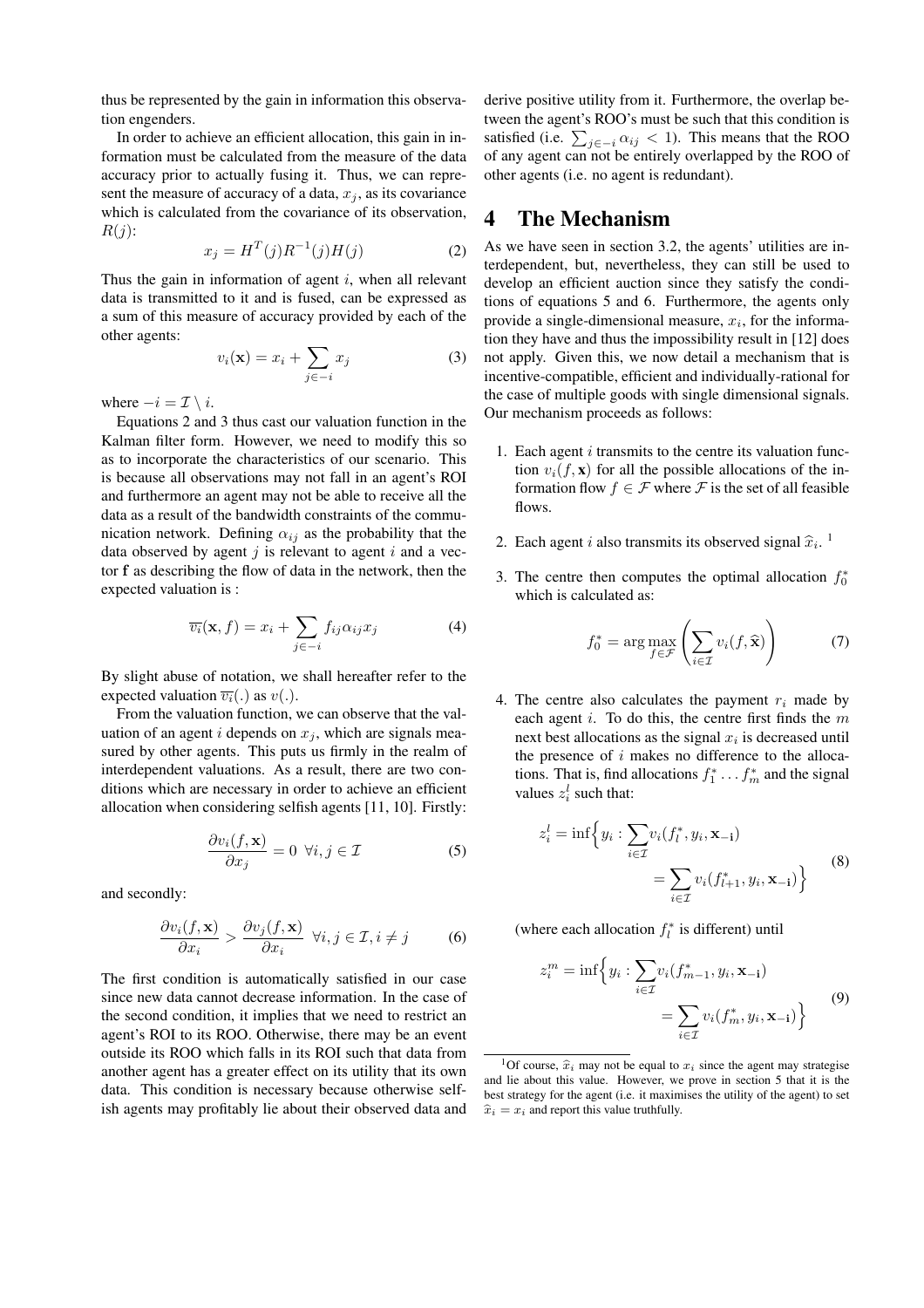where the allocation  $f_m^*$  is the optimal allocation when i does not exist i.e.

$$
f_m^* = \arg\max_{f \in \mathcal{F}} \sum_{j \in \mathcal{I} \setminus i} v_j(f, \mathbf{x})
$$

Then the transfer to buyer  $i$  is

$$
r_i = \sum_{l=0}^{m-1} \Big[ \sum_{j \in \mathcal{I} \setminus i} v_j(f_l^*, z_i^l, \mathbf{x}_{-i}) - \sum_{j \in \mathcal{I} \setminus i} v_j(f_{l+1}^*, z_i^l, \mathbf{x}_{-i}) \Big]
$$
(10)

The above scheme rests upon making an agent derive a utility equal to the marginal contribution that its presence makes to the whole system of agents (which is the same intuition as used in the VCG [13]). Thus the additional part of this mechanism is to take into account the effect that an agent's signal  $x_i$  has on the overall utility of the system.

This mechanism is general in that it can be also applied to the case of independent valuations. In our scenario, such valuations arise when the regions of observation of the sensors do not overlap, and the agents are simply collecting, rather than combining, observations. In this case, the mechanism reduces to the well-known multiple-good VCG mechanism if we take the case of private values i.e when  $v_i(\mathbf{x},.) = v_i(x_i)$ . Then the optimal allocation is:

$$
f_o^* = \arg \max_{f \in \mathcal{F}} \left( \sum_{i \in \mathcal{I}} v_i(f, x_i) \right) \tag{11}
$$

To calculate the payment scheme, we first note that since  $x_i$ only affects i, then repeatedly decreasing  $x_i$  until the stopping condition on equation 9 does not change the valuation of the other agents  $-i$  on the different allocations. This then implies that in the payment, as computed by equation 10, all the terms cancel each other except for the first and last leading to a payment of:

$$
r_i = \sum_{j \in \mathcal{I} \setminus i} v_j(f_0^*, x_j) - \sum_{j \in \mathcal{I} \setminus i} v_j(f_m^*, x_j) \qquad (12)
$$

This is exactly the payment scheme used in the classical VCG mechanism.

## **5 Properties of the Mechanism**

In this section, we discuss both the economic and computational properties of our mechanism and their implication for our multi-sensor network scenario.

#### **5.1 Economic Properties**

The mechanism that we present maintains the same desirable economic properties of the VCG mechanism, but as discussed earlier, does so in the face of interdependent, rather than independent, valuations. Specifically:

- 1. The mechanism is *incentive-compatible* in ex-post Nash Equilibrium. It is a best response strategy for the agents to reveal their types  $(x_i)$  truthfully even after they have complete information about the types of the other agents  $(x)$ . This is a strong equilibrium in that agents do not need to form prior beliefs about how other agents will behave [13] and they do not need to indulge in any strategic behaviour.
- 2. The mechanism is *individually rational*. A selfish agent will join the mechanism rather than opt out of it, since the utility derived by the agents within the mechanism is never less than that of agents outside the mechanism.
- 3. The mechanism is *efficient*. Since the agents truthfully reveal their types to the centre, the optimal allocation of communication bandwidth can be calculated and thus the information gain of the network as a whole is maximised despite the selfish actions of the individual agents.

For completeness, proofs of these results are included in the appendix, whilst a more general and detailed discussion of these results are presented in [14].

#### **5.2 Computational Properties**

In order to achieve the economic properties discussed in the previous section, the centre is required to compute the optimal allocation of bandwidth in equations 7, 8 and 9. This involves solving a combinatorial optimisation problem, and thus, the complexity of this task determines the computational load on the centre. Here we analyse the complexity when considering a broadcast communication network (the simplest network configuration which exhibits a bandwidth constraint).

In a broadcast communication protocol, any individual agent may simultaneously transmit its data to all other agents. To prevent several agents transmitting simultaneously, and thus interfering with each other, each time frame is typically divided into time slots of differing length and individuals are allocated particular slots depending on their bandwidth requirements. When the total bandwidth required by the agents exceeds that available, only a subset of agents are able to transmit their data. The role of the optimisation is to select the subset that maximises the total gain in information of the sensors.

In order to examine the complexity of this optimisation task, we can cast it as an instance of the knapsack problem,  $\{(s_1, v_1), (s_2, v_2), (s_3, v_3), ..., (s_n, v_n), K\}$ , where K is the knapsack capacity and  $s_i$  and  $v_j$  are the size and value of item  $i$ . The goal is to choose a subset of items of maximum value with the total size at most K. In our case,  $s_i$  represents the bandwidth requirement of each agent,  $bw_j$ , and  $K$  represents the total bandwidth available,  $bw_{\text{total}}$ . Since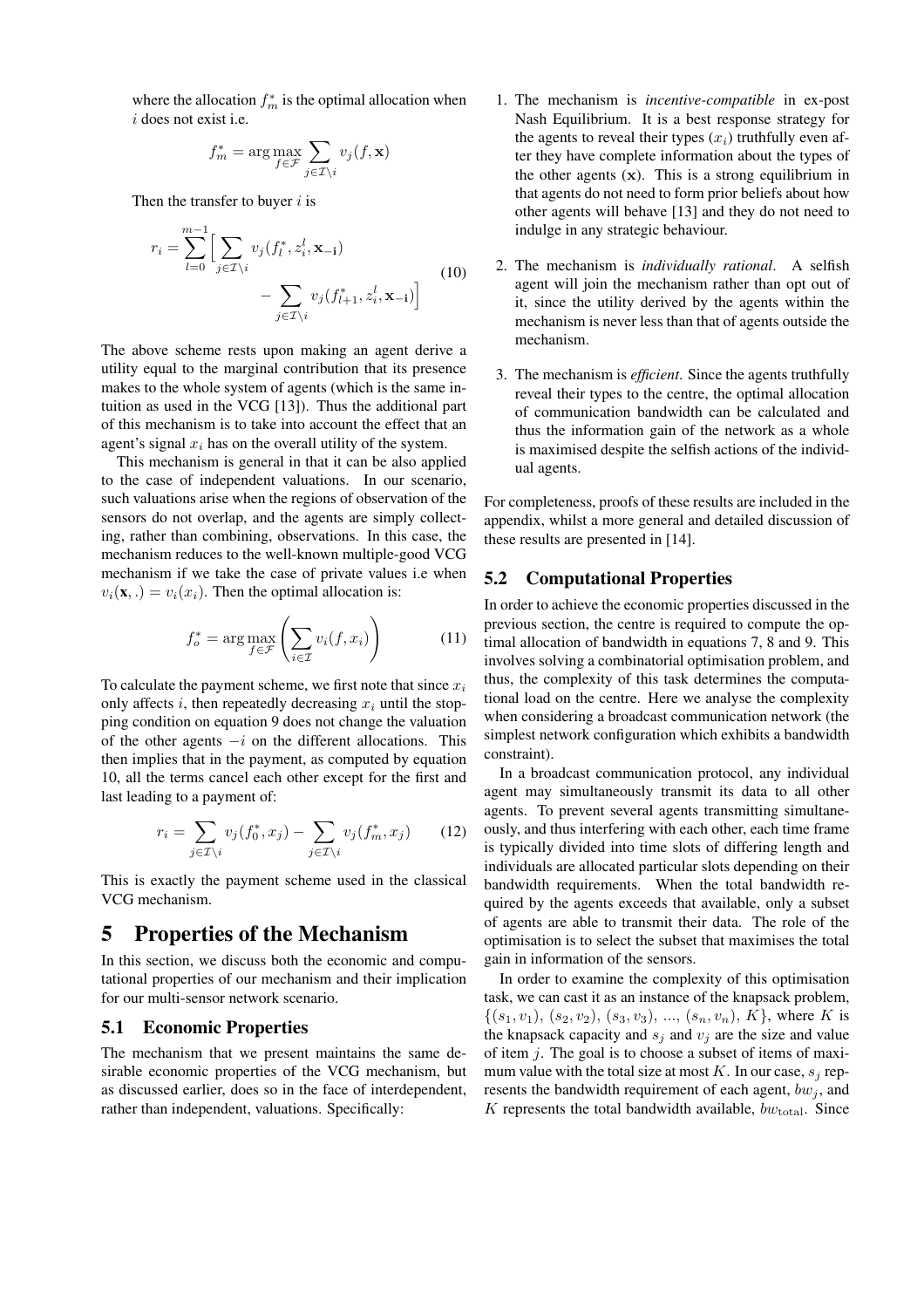we are assuming that the total bandwidth available is insufficient to allow all the agents to transmit their data, then  $\sum_j bw_j > bw_{\text{total}}.$ 

In order to map our problem into a knapsack problem, we must express the value which each agent contributes to the total by transmitting its data. Since this is a broadcast communication protocol, then we know that if  $f_{ij} = 1$  for any i, then  $f_{ij} = 1 \ \forall i \in \mathcal{I}$ . Hence, if an agent j is transmitting data, then each of the other agents  $\mathcal{I} \setminus j$  will derive a utility of  $\alpha_{ij}x_j$ . Thus, the value of each item,  $v_j$ , is represented by the total utility that it contributes to all other agents:

$$
v_j = \sum_{\mathcal{I}\backslash j} \alpha_{ij} x_j.
$$
 (13)

Having thus cast the problem as a knapsack problem, we can use standard results to solve it. Although the knapsack problem is known to be NP-Complete, it is possible to calculate an exact solution in pseudo-polynomial time using dynamic programming [15]. This algorithm scales linearly with the number of agents and thus the optimum can be calculated efficiently, even in very large sensor networks.

## **6 Conclusions and Future Work**

In this paper, we have addressed the problem of information fusion within a bandwidth-limited multi-sensor network. Since in many real applications the sensors are individually owned by different stakeholders, we have modelled them as selfish rational agents who are seeking to maximise their own gain through exchanging and receiving data from others sensors within the network. We presented a motivating problem scenario based of multi-sensor target detection and developed utility functions for these sensors based on the information form of the Kalman filter.

In order to ensure good global performance of the sensor network under our assumption of selfish sensors, we used a mechanism design approach to incentivise selfish sensors to act in a manner which results in the maximum information gain across the entire network. Since the utility function of sensors within a multi-sensor network are necessarily interdependent, we needed to extend the standard VCG mechanism to deal with this whilst conserving its desirable properties, namely efficiency, incentive-compatibility and individual rationality. The resulting mechanism was proved to have these properties and is applicable to any scenario where multiple goods (i.e. in this case observations of targets) are to be allocated. We showed that the mechanism deals with both interdependent and independent valuation scenarios, and reduces to the well-known VCG mechanism in the latter case. Finally, we analysed the computational complexity of finding the optimal solution required by the mechanism. In the case of a broadcast communication protocol, we showed that it reduces to the knapsack problem and thus an exact solution can be found in polynomial time.

As future work, we are investigating how we can apply the techniques developed here in richer information fusion scenarios. One such extension is understanding how introducing multi-dimensionality to the valuation function leads to a sub-optimal allocation [12]. Another is understanding how we can extend the valuation function derived here to handle instances in which the agents communicate previously fused information as well as direct observations.

Our ultimate aim in this work is to extend the mechanism into a distributed one in which there is no central allocator of bandwidth. These distributed mechanisms are attractive since they have a number of advantages over centralised one in terms of robustness to failure and scalability. However, such a mechanism will need to consider how selfish agents might manipulate the communication of messages and the computation of the allocation for their own gain. As such, according to the revelation principle, the existence of the mechanism that we described here, is a necessary condition for the existence an equivalent distributed mechanism that has the same properties [16].

## **Acknowledgements**

Rajdeep K. Dash is funded by a BAE Systems studentship and an ORS scholarship. This research was undertaken as part of the ARGUS II DARP (Defence and Aerospace Research Partnership). This is a collaborative project involving BAE SYSTEMS, QinetiQ, Rolls-Royce, Oxford University and Southampton University, and is funded by the industrial partners together with the EPSRC, MoD and Dti. The authors would like to thank Andy Wright and Iead Rezek for helpful discussions.

## **References**

- [1] A. MasColell, M. Whinston, and J.R. Green, *Microeconomic Theory*, Oxford University Press, 1995.
- [2] J. Manyika and H.F. Durrant-Whyte, *Data Fusion and Sensor Management: A Decentralized Information-Theoretic Approach*, Ellis Horwood, 1997.
- [3] V. Krishna, *Auction Theory*, Academic Press, 2002.
- [4] V. Lesser, C. Ortiz, and M. Tambe, Eds., *Distributed Sensor Networks: a multiagent perspective*, Kluwer Publishing, 2003.
- [5] S. H. Clearwater, Ed., *Market-Based Control A paradigm for distributed resource allocation*, World Scientific, 1996.
- [6] M. Rosencrantz, G. Gordon, and S. Thrun, "Decentralized sensor fusion with distributed particle filters," in *Proceedings of the 19th Annual Conference on Uncertainty in Artificial Intelligence (UAI-03)*, San Francisco, CA, 2003, pp. 493–500, Morgan Kaufmann Publishers.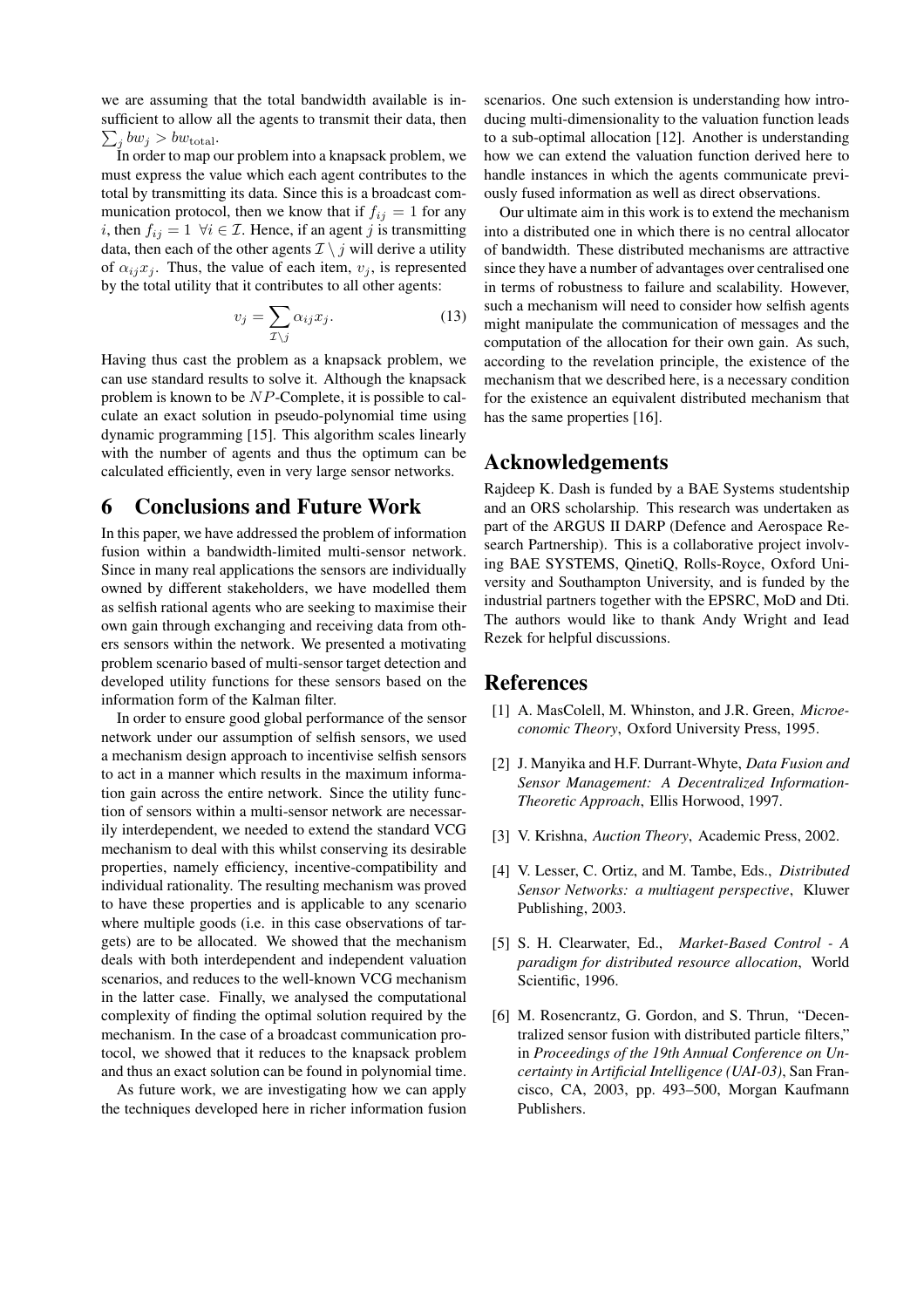- [7] B. P. Gerkey and M. J. Mataric, "Sold!: Auction methods for multi-robot coordination," *IEEE Transactions on Robotics and Automation, Special Issue on Multirobot Systems*, vol. 18, no. 5, pp. 758 – 768, October 2002.
- [8] A. Rogers, E. David, and N. R. Jennings, "Selforganized routing for wireless micro-sensor networks," *IEEE Transactions on Systems, Man, and Cybernetics (Part A)*, vol. 35, no. 3, pp. 349–359, 2005.
- [9] F. Zhao, J. Shin, and J. Reich, "Information-driven dynamic sensor collaboration for tracking applications," *IEEE Signal Processing Mag.*, pp. 61–72, March 2002.
- [10] P. Dasgupta and E. Maskin, "Efficient auctions," *Quarterly Journal of Economics*, vol. 115, pp. 341– 388, 2000.
- [11] R. Mirrlees, "An exploration in the theory of optimum income taxation," *Review of Economic Studies*, vol. 38, pp. 175–208, 1971.
- [12] P. Jehiel and B. Moldovanu, "Efficient design with interdependent valuations," *Econometrica*, vol. 69, no. 5, pp. 1237–59, 2001.
- [13] R. K. Dash, D. C. Parkes, and N. R. Jennings, "Computational mechanism design: A call to arms," *IEEE Intelligent Systems*, vol. 18, no. 6, pp. 40–47, 2003.
- [14] R. K. Dash, A. Rogers, and N. R. Jennings, "A mechanism for multiple goods and interdependent valuations," in *Proceedings of the 6th International Workshop on Agent-Mediated E-Commerce*, New York, USA, 2004, pp. 197–210.
- [15] M. R. Garey and D. S. Johnson, *Computers and Intractability - A Guide to the Theory of NP-Completeness.*, Freeman, San Francisco, 1979.
- [16] R.B. Myerson, "Incentive compatibility and the bargaining problem," *Econometrica*, vol. 47, pp. 61–73, 1979.

## **Appendix**

#### **Proof of Economic Properties**

In this section we present proofs of the economic properties of the mechansim, namely that it is *incentive-compatible*, *efficient* and *individually rational*.

**Proposition 1.** *The mechanism is incentive-compatible in ex-post Nash Equilibrium.*

A mechanism is *incentive-compatible* in ex-post Nash Equilibrium if it is a best response strategy for the players to reveal their types truthfully even after they have complete information about the signal values **x**.

*Proof.* Let  $v_{-i}$ (.) =  $\sum_{j \in -i} (v_j(.))$  and  $v_{\mathcal{I}}(.)$  =  $\sum_{j \in -i} (v_i(.))$ . Suppose now that all players except *i* report  $i \in \mathcal{I}(v_i(.))$ . Suppose now that all players except i report is example truthfully  $(i \in \hat{\mathbf{x}}_i \in \mathbf{x}_i)$ . Let the optimal their signals truthfully (i.e.  $\hat{\mathbf{x}}_{-i} = \mathbf{x}_{-i}$ ). Let the optimal allocation when *i* reports truthfully be  $f_0^*$ . We can then analyse the utility  $u_i(.)$  that agent i derives by reporting a certain  $\hat{x}_i$ . There are two cases that should be analysed namely when  $\hat{x}_i < x_i$  and  $\hat{x}_i > x_i$ . The utility of an agent on reporting  $\hat{x}_i = x_i$  is :

$$
u_i(f_0^*, \mathbf{x}) = v_i(f_0^*, \mathbf{x}) + \sum_{l=0}^{m-1} \left( v_{-i}(f_l^*, z_i^l, \mathbf{x}_{-i}) - v_{-i}(f_{l+1}^*, z_i^l, \mathbf{x}_{-i}) \right)
$$
\n(14)

Now suppose an agent reports  $\hat{x}_i \neq x_i$  but this does not change the optimal allocation  $f_0^*$  implemented. Then,  $u_i(f_0^*, \mathbf{x}) = u_i(f_0^*, \hat{x}_i, \mathbf{x}_{-i}).$  This is because, then the property will derive the same value  $u_i(f^*, \mathbf{x})$  if the allocation agent will derive the same value  $v_i(f_0^*, \mathbf{x})$  if the allocation<br>does not change and the payment will be the same as the does not change and the payment will be the same as the signals  $z_i^0 \dots z_i^m$  are computed by the centre. Now consider the case that an agent reports  $\hat{x}_i < x_i$  such that this changes the allocation. Then some other optimal allocation, which is necessarily one of the allocations  $f_1^*, \ldots, f_m$  is implemented. Denote the resulting allocation when  $\hat{x}_i < x_i$  as  $f_n^*$ , i.e.  $z_i^{n-1} < \widehat{x}_i \leq z_i^{n-1}$ .<br>The will in that the country

The utility that the agent gets from this new allocation is then:

$$
u_i(f_n^*, \mathbf{x}) = v_i(f_n^*, \mathbf{x}) + \sum_{l=n}^{m-1} \left( v_{-i}(f_l^*, z_i^l, \mathbf{x}_{-i}) - v_{-i}(f_{l+1}^*, z_i^l, \mathbf{x}_{-i}) \right)
$$
(15)

The difference,  $D_n = u_i(f_0^*, \mathbf{x}) - u_i(f_n^*, \mathbf{x})$  between truth-<br>ful reporting and over-reporting (as given by equations 14 ful reporting and over-reporting (as given by equations 14 and 15 respectively) is:

$$
D_n = v_i(f_0^*, \mathbf{x}) - v_i(f_n^*, \mathbf{x})
$$
  
+ 
$$
\sum_{l=0}^{n-1} \left( v_{-i}(f_l^*, z_i^l, \mathbf{x}_{-i}) - v_{-i}(f_{l+1}^*, z_i^l, \mathbf{x}_{-i}) \right)
$$
  
= 
$$
v_i(f_0^*, \mathbf{x}) + v_{-i}(f_0^*, z_i^0, \mathbf{x}_{-i}) - v_{-i}(f_n^*, z_i^n, \mathbf{x}_{-i})
$$
  
- 
$$
v_i(f_n^*, \mathbf{x}) + \sum_{l=1}^n \left( v_{-i}(f_l^*, z_i^l, \mathbf{x}_{-i}) \right)
$$
  
- 
$$
v_{-i}(f_l^*, z_i^{l+1}, \mathbf{x}_{-i})
$$

Since  $\frac{\partial v_{-i}(f_l^*, \boldsymbol{x})}{\partial x_i} \geq 0$ , we thus have:

$$
D_n \ge v_i(f_0^*, \mathbf{x}) + v_{-i}(f_0^*, z_i^0, \mathbf{x}_{-i})
$$
  
-  $v_{-i}(f_n^*, z_i^n, \mathbf{x}_{-i}) - v_i(f_n^*, \mathbf{x})$